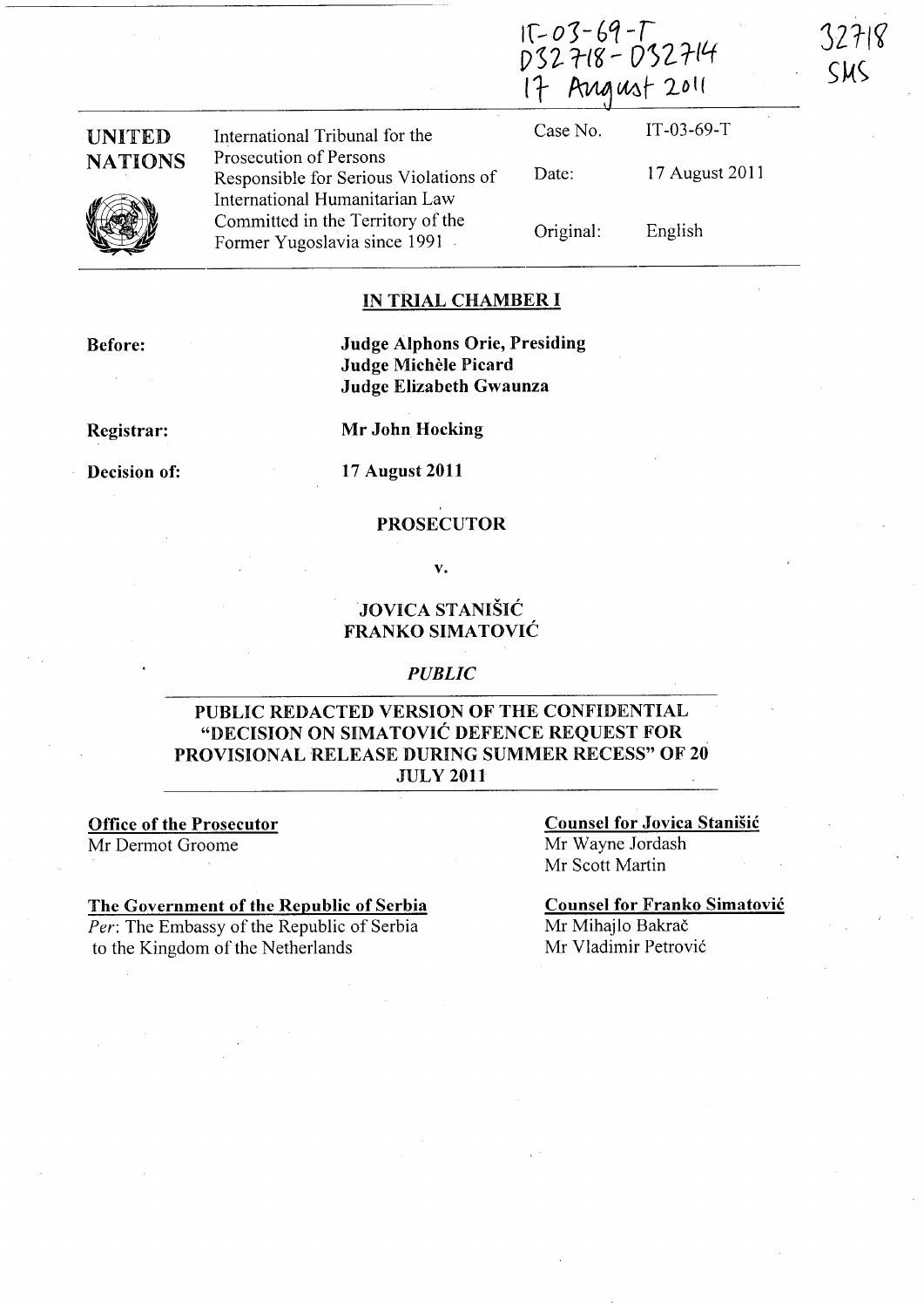# **I.** PROCEDURAL HISTORY

1. On 7 July 2011, the Simatović Defence ("Defence") filed a request seeking provisional release for Mr. Franko Simatović ("Accused") from 22 July 2011 to 14 August 2011 ("Request").<sup>1</sup> The Request contains an annex with guarantees given by the Republic of Serbia ("Serbia"), dated 30 June 2011, that it will comply with all the orders of the Chamber, should the Accused be granted provisional release ("Serbian Guarantees").<sup>2</sup> On 8 July 2011, the Chamber shortened the deadline for responses to the Request to 14 July 2011.<sup>3</sup> On 14 July 2011, the Prosecution filed a response to the Request opposing it ("Response").<sup>4</sup> On 15 July 2011, the Tribunal's Host State filed a letter pursuant to Rule 65 (B) of the Rules of Evidence and Procedure ("Rules") stating that it did not oppose the Request.<sup>5</sup>

## **11.** SUBMISSIONS OF THE PARTIES

2. The Defence submits that all available evidence indicates that the Accused will not be a flight-risk and will not pose a danger to any victim, witness or other person, thereby meeting the requirement of Rule 65 (B) of the Rules.<sup>6</sup> In support of this submission, the Defence points out that the Accused fully complied with the terms and conditions of his last provisional release.<sup>7</sup>

3. The Defence requests provisional release for the Accused to allow him to assist his counsel in the preparation of his defence case.<sup>8</sup> It submits that given the large quantity of work the Accused was able to accomplish during his last provisional release, the grant of provisional release during the upcoming summer recess would allow the Accused to further assist the preparation of the defence case and points out that the Statute of the Tribunal guarantees the Accused adequate time and facilities for the preparation of the defence case.<sup>9</sup>

4. The Defence also requests provisional release for the Accused on compelling humanitarian grounds.<sup>10</sup> It submits that granting provisional release will allow the Accused to visit his ill mother [REDACTED].<sup>11</sup> [REDACTED].<sup>12</sup> [REDACTED].<sup>13</sup> The Defence explains that the Accused was

 $32HY$ 

Urgent Simatovic Request for Provisional Release During the Summer Judicial Recess (Confidential with Confidential Annexes), 7 July 2011.  $\overline{2}$ 

Request, Confidential Annex B.

 $\overline{\mathbf{3}}$ The Chamber informed the parties of the shortened deadline through an informal communication.

 $\overline{4}$ Prosecution Response to Urgent Simatović Request for Provisional Release During the Summer Judicial Recess (Confidential), 14 July 2011.

 $\mathfrak{s}$ Correspondence from Host Country regarding provisional release of Mr. Simatovic (Confidential), 15 July 2011.

<sup>6</sup>  Request, para. 20.

Request, para. 18.

Request, para. I.

<sup>9</sup> Request, paras 15-16.

 $10$  Request, para. 1.

Request, paras 2, 10-14.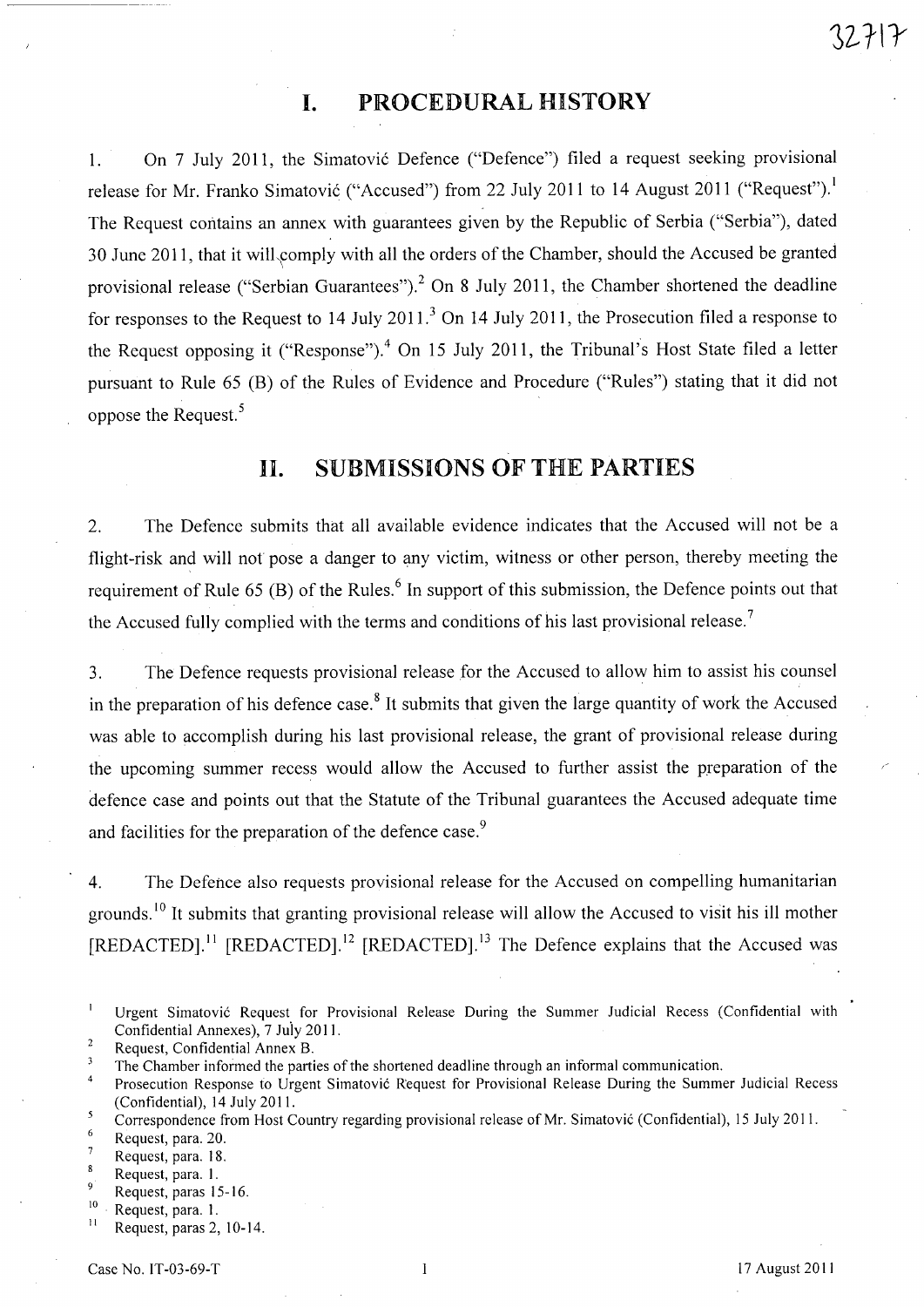not able to spend adequate time with his mother during his previous provisional release because he was working on the defence case.<sup>14</sup>

5. The Prosecution submits that the Chamber's oral decision pursuant to Rule 98 *bis* of the Rules, whereby the Accused heard the Chamber state that there is sufficient evidence under the standard of Rule 98 *bis* of the Rules of the commission of crimes charged in the Indictment and of the existence of a joint criminal enterprise including the Accused, constitutes a material change in circumstances since the Accused's last provisional release.<sup>15</sup> Hence, the Prosecution contends, the Chamber cannot be satisfied that the Accused will appear for trial if provisionally released. <sup>16</sup>

6. With respect to whether there are compelling humanitarian grounds to grant provisional release in this case, the Prosecution also submits that assisting the preparation of one's defence case does not constitute a compelling humanitarian ground for provisional release.<sup>17</sup> The Prosecution further argues that the medical report submitted by the Defence in support of the Request does not provide enough information to determine whether the Accused's mother's condition [REDACTED].<sup>18</sup> [REDACTED].<sup>19</sup> The Prosecution notes that it is unlikely that the Accused was unable to spend sufficient time with his mother during his last provisional release.<sup>20</sup>

7. The Prosecution requests that, should the Chamber grant the Accused provisional release, the length of such release be proportional to the purpose and, in this respect, notes that the Chamber granted the accused, Mr. Jovica Stanišić, seven days of release to visit his ailing father at an earlier stage of the trial.<sup>21</sup> The Prosecution further requests the Chamber to clarify that the discussion of health matters with the Accused's mother will not become an ongoing basis for the grant of provisional release [REDACTED].<sup>22</sup>

- 
- 
- 
- 
- 
- 
- 
- 
- 
- <sup>12</sup> Request, para. 11.<br>
<sup>13</sup> Request, para. 12.<br>
<sup>14</sup> Response, paras 5-6.<br>
<sup>16</sup> Response, paras 5-6.<br>
<sup>17</sup> Response, paras 7-8.<br>
<sup>18</sup> Response, paras 9-15.<br>
<sup>19</sup> Response, para. 13.<br>
<sup>20</sup> Response, para. 14.<br>
<sup>21</sup> Respo
-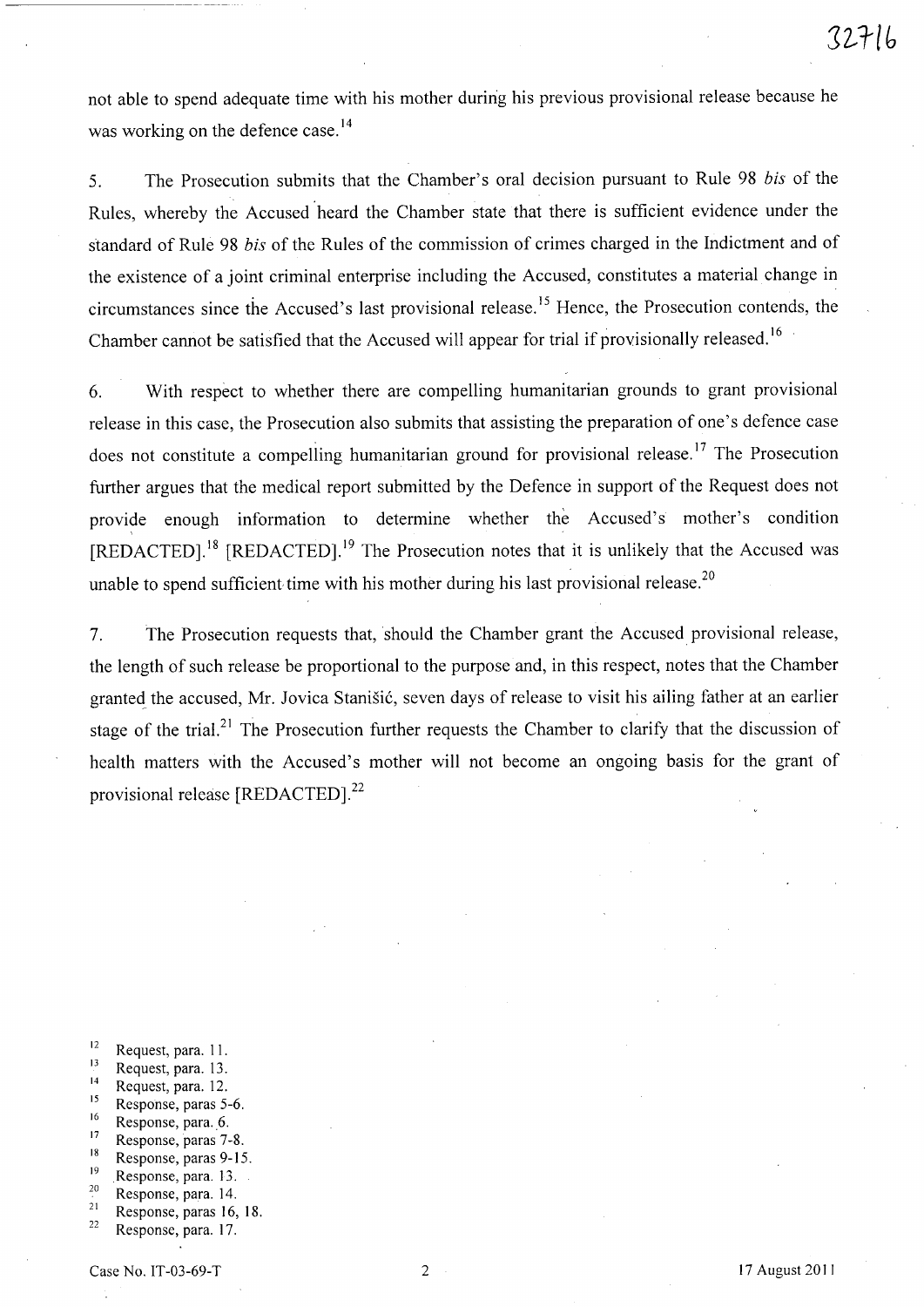## **Ill.** APPLICABLE LAW

8. The Chamber recalls and refers to the applicable law governing provisional release and provisional release procedures, as set out in its previous decisions, including with regard to the post Rule 98 *bis* stage of the proceedings.23

## IV. DISCUSSION

9. The Chamber recalls its discussion in its decision of 21 April 2011, where it concluded that it was satisfied that the Accused would return for trial if granted provisional release.<sup>24</sup> The Chamber has not received information indicating a change of circumstances in this regard. In this respect, the Chamber has considered the post-Rule *98bis* stage of the proceedings. This change does not give rise to a reasonable fear that the Accused will attempt to abscond. Further, the Chamber considers and gives appropriate weight to the Serbian Guarantees. Consequently, the Chamber remains satisfied that the Accused, if provisionally released, would appear for trial.

10. The Chamber further recalls its discussion in its decision of 21 April 2011 where it was satisfied that the Accused would not pose a danger to any victim, witness or other person if released.<sup>25</sup> The Chamber has not since received any new information indicating a change in circumstances and, therefore, reaches the same conclusion.

11. At the post-Rule 98 *bis* stage of the proceedings, a Chamber should not grant provisional release unless compelling humanitarian grounds are present which tip the balance in favour of allowing provisional release. The Chamber reiterates, as it has done in previous decisions, that the Accused's assistance to counsel for preparation of the defence case does not constitute a compelling humanitarian ground.<sup>26</sup> Hence, the Chamber will only consider whether the medical condition of the Accused's mother constitutes sufficiently compelling humanitarian grounds for the Accused to be granted provisional release.

12. According to the medical report submitted by the Defence, the Accused's mother [REDACTED].<sup>27</sup> [REDACTED].<sup>28</sup> The Chamber considers the possibility of the Accused's

<sup>&</sup>lt;sup>23</sup> See Decision on Defence Request Requesting Provisional Release During the Winter Court Recess, 10 December 2010, para. 4; Decision on Defence Request Requesting Provisional Release during the Winter Court Recess, 15 December 2009, paras 11-12; Decision on Defence Request Requesting Provisional Release, 15 October 2009, paras 10-12.

<sup>&</sup>lt;sup>24</sup> Decision on Simatović Urgent Request for Provisional Release, 21 April 2011, para. 10. See also Decision on Urgent Simatovic Motion for Provisional Release, 11 March 2011, para. 14.

<sup>&</sup>lt;sup>25</sup> Decision on Simatović Urgent Request for Provisional Release, 21 April 2011, para. 11. See also Decision on Urgent Simatovic Motion for Provisional Release, 11 March 2011, para. 15.

<sup>&</sup>lt;sup>26</sup> Decision on Simatović Urgent Request for Provisional Release, 21 April 2011, para. 13. See also Decision on Urgent Simatovic Motion for Provisional Release, 11 March 2011, para. 11.

<sup>&</sup>lt;sup>27</sup> Request, Confidential Annex A, p. 1.